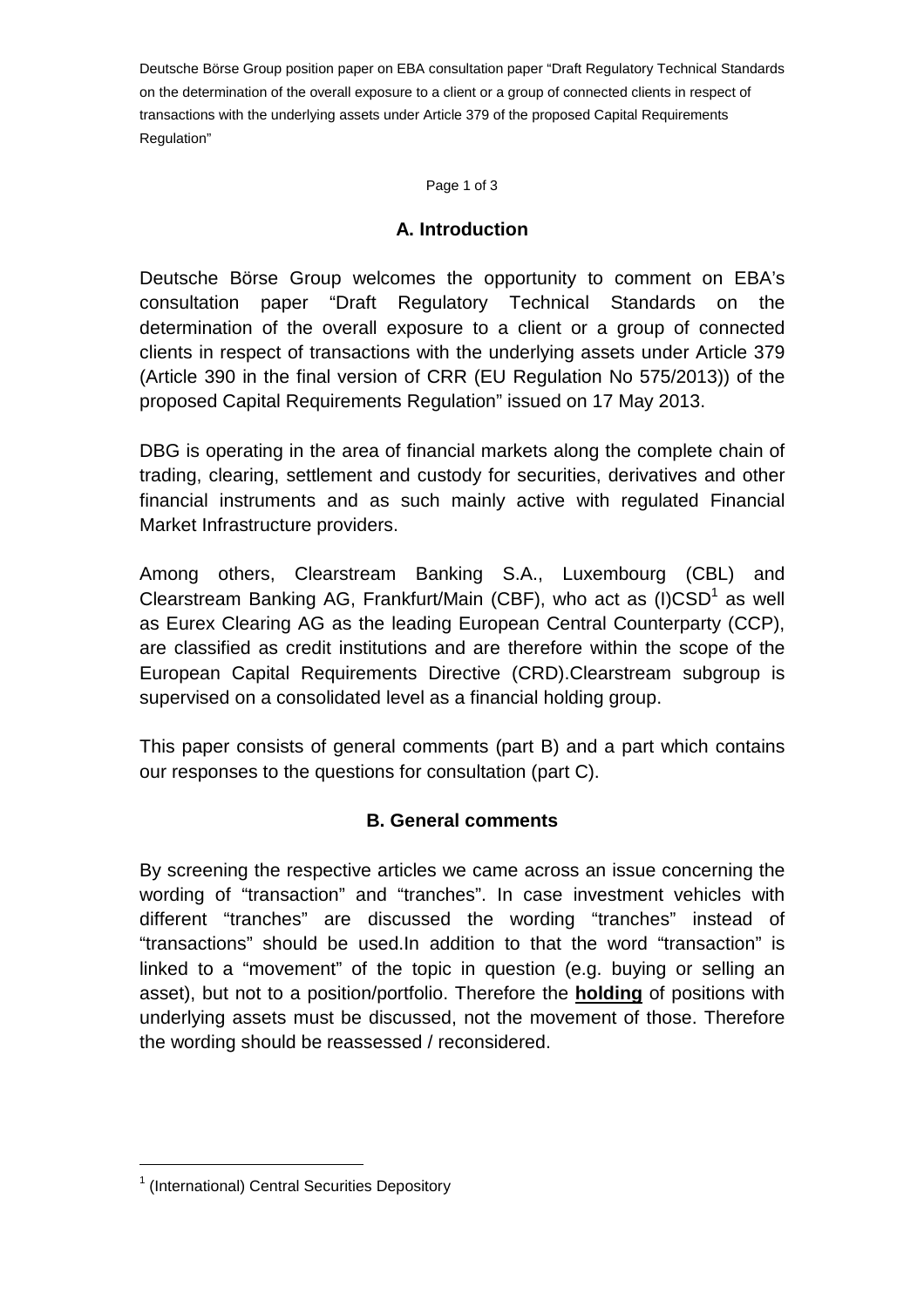Deutsche Börse Group position paper on EBA consultation paper "Draft Regulatory Technical Standards on the determination of the overall exposure to a client or a group of connected clients in respect of transactions with the underlying assets under Article 379 of the proposed Capital Requirements Regulation"

Page 2 of 3

# **C. Responses to the questions for consultation**

1. Is the treatment provided in Article 5 sufficiently clear and do the examples provided appropriately reflect this treatment?

The examples reflect appropriately the intended treatment of underlying exposures. With regard to the wording "transaction" we refer to our comment in part B.

2. Is there an appropriate alternative way of calculating the exposure values in the case of securitisations, which would be compatible with the large exposures risk mitigation framework as set out by the draft CRR?

#### No comment.

3. Would the application of requirements provided by Article 6 (3) and (4) imply unjustified costs to the institutions? Would the introduction of a materiality threshold be justified on a basis of a cost-benefit analysis? Please provide any evidence to support your response.

A full transparency with look-through-approach results in costs which are unavoidable. However the situation is similar to the current set-up. We therefore expect no material cost-effect compared to status quo. For investments with a very high granularity these cost may not seem appropriate from a cost/benefit-perspective. For further details we refer to our answer in question 4.

4. Keeping in mind that such materiality threshold would need to be sufficiently low in order to justify that all unknown underlying assets of a single transaction would be assigned to this transaction as a separate client, what would be the right calibration? Would the reference value (the institution's eligible capital) be appropriate for this purpose? Please provide any evidence to support your response.

We clearly favour the general approach for materiality thresholds as set by the CEBS guidelines (Guidelines on the implementation of the revised large exposure regime, 11 December 2009) which are the following (on thresholds):